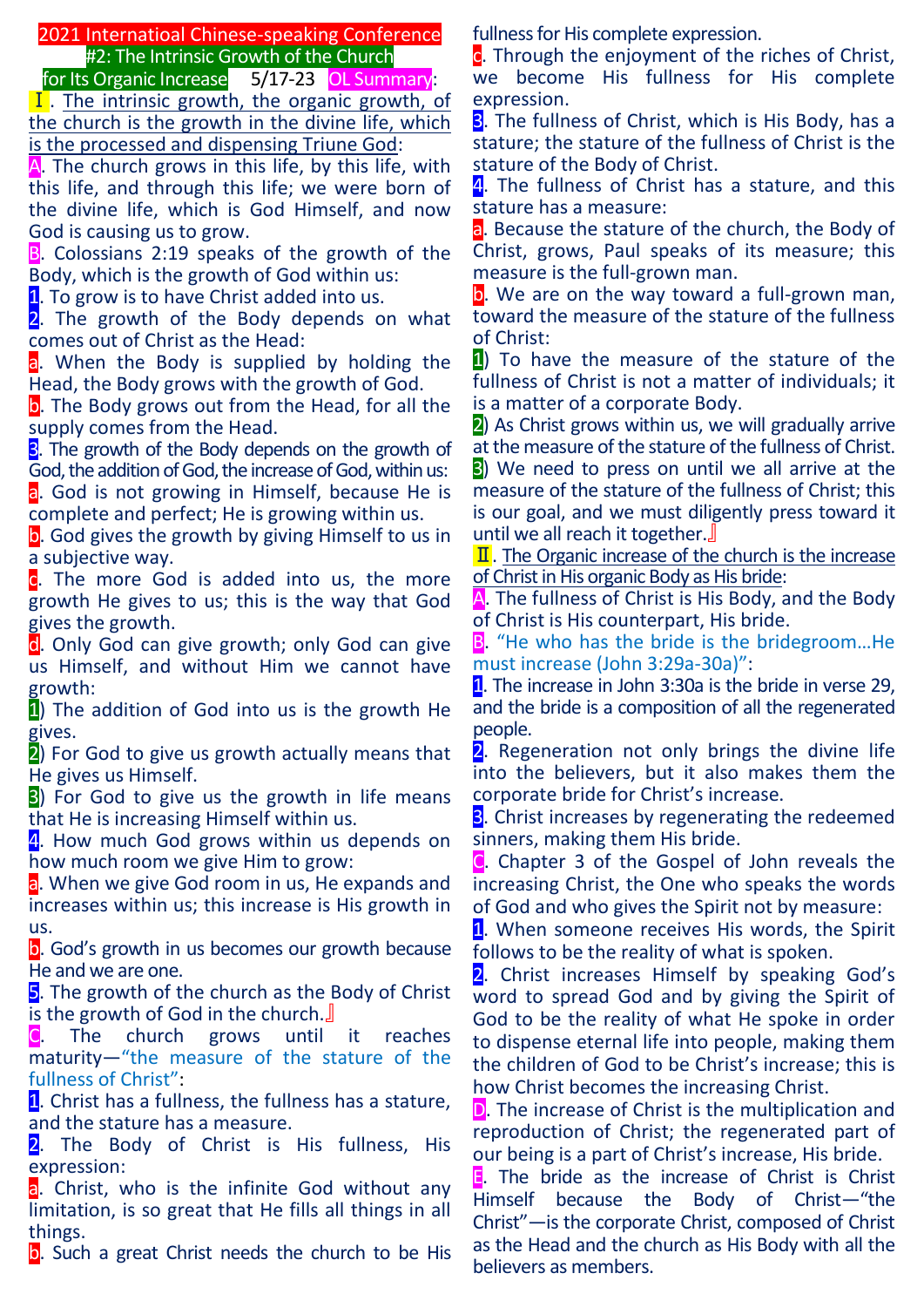## CP1:All the members grow into Christ and function with what comes out from Christ for the building up

**OL1**: The intrinsic growth, the organic growth, of the church is the growth in the divine life, which is the processed and dispensing Triune God. The church grows in this life, by this life, with this life, and through this life.

OL2: Colossians 2:19 speaks of the growth of the Body, which is the growth of God within us.

Col. 2:19 And not holding the Head, out from whom all the Body, being richly supplied and knit together by means of the joints and sinews, grows with the growth of God. 1:28 Whom we announce, admonishing every man and teaching every man in all wisdom that we may present every man full-grown in Christ.

If we have too much of the element of our self, we need to be shined upon and judged so that the element of our self may be killed and so that the element of God may increase. We must take care of this principle in all our service in the church. In our prayer with others, visitation of others, or fellowship with others after the meeting, our natural element must gradually decrease so that the divine element of God may gradually increase.

If there is not the element of God in a prayer meeting, there is a problem with that meeting. If our ways of visitation are the same year after year, it indicates that we are not growing…. In order to have service that builds up the church, we must learn to reject our natural element and let the element of God increase so that the divine life in us may grow. Only then can we manifest the function that joins us together and knits us together with others for the building up of the church.

OL3: The church grows until it reaches maturity—"the measure of the stature of the fullness of Christ."

1 Cor. 3:6 I planted, Apollos watered, but God caused the growth. Col. 3:16 Let the word of Christ dwell in you richly in all wisdom, teaching and admonishing one another with psalms and hymns and spiritual songs, singing with grace in your hearts to God.

The intrinsic growth of the church is through the giving of growth in life to the members of Christ by God. The gifted ones may do the planting and the watering, but it is God who gives the growth in life. This is why I must always take some time to pray before I come to speak in a meeting. I pray that the Lord would be one with me and infuse me with Himself so that whatever I speak would be in Him. I believe that He has richly answered these prayers because quite often, as I am speaking, I feel supplied within to speak with new light and instant utterance.

We need the feeding from the Bible directly, and we need the watering from the ones who know the Bible more. God goes along with our reading of the Word and with the speaking of the gifted members to give us the growth.…When we get into the Word, we are feeding.

# Application to new ones, Youth and College Students

The newly saved and young people have believed in the name of the Lord, and when they were baptized,

their spirits were regenerated and became children of God. The children of God are also the members of the Body of Christ. Colossians 2:19 FN Out from whom (the Head) indicates that the Body of Christ grows out from the Head, for all the supply comes from the Head.

Joints are for the supply of the Body. Sinews are for the knitting together of the members of the Body.

Eph. 4:15 But holding to truth in love, we may grow up into Him in all things, who is the Head, Christ, 16 Out from whom all the Body, being joined together and being knit together through every joint of the rich supply and through the operation in the measure of each one part, causes the growth of the Body unto the building up of itself in love.

The main points of Colossians 2:19 and Ephesians 4: 15-16 are as follows:  $\boxed{1}$  Join to the Head and grow All the saints should hold to Christ the Head, fellowship with the Head directly, and grow into Christ the Head in all things. There is a need to build up personal fellowship with the Lord. Personal fellowship is necessary even when you are being perfected by gifts.<sup>2</sup> Through the joints The joints are members with special gifts. Their function is to supply and perfect the saints. The saints are perfected and functioning through their help.  $\bullet$  By the sinews They are joined together by sinews.<sup>4</sup> All members function The whole Body builds itself up. All the members grow into Christ and function with what comes out from Christ. At this time, the Body will be built, the bride will be ready, and the return of the Lord can be brought about.

For example, in a company meeting, you told a small lie to protect yourself, or you got emotional and spoke inaccurately (also a lie) right away. But God is righteous God, and God cannot do anything without the basis of righteousness. Also, Satan is the father of lies, and in many cases, once you tell a lie, you cannot stop but keep on telling lies. With this knowledge about God and Satan, you call upon the Lord's name, "Lord Jesus, I must not lie. If I do, I will become one with Satan and lose the presence and the blessings of God. Lord Jesus, strengthen my inner man." If you have already lied, pray briefly, "Lord Jesus, I confess my sin of lying. Please forgive my sins." Praying short prayers like this in your practical life, is to let you grow into Christ. Furthermore, it will be nice for you to fellowship these experiences with the saints in your small group and ask them to intercede for you. This is the experience of being supplied and joined together by joints and sinews. We then can move forward and supply others with the Christ we have experienced.

Prayer: Oh, Lord Jesus. Allow me to grow into Christ and function with what comes out from Christ. In order to be joined together with the Head and grow, I pray short prayers in my fellowship with the Lord. In the church life, I open myself to the members with gifts, receive their supply, join together and coordinate with the brothers and sisters, and build the Body of Christ.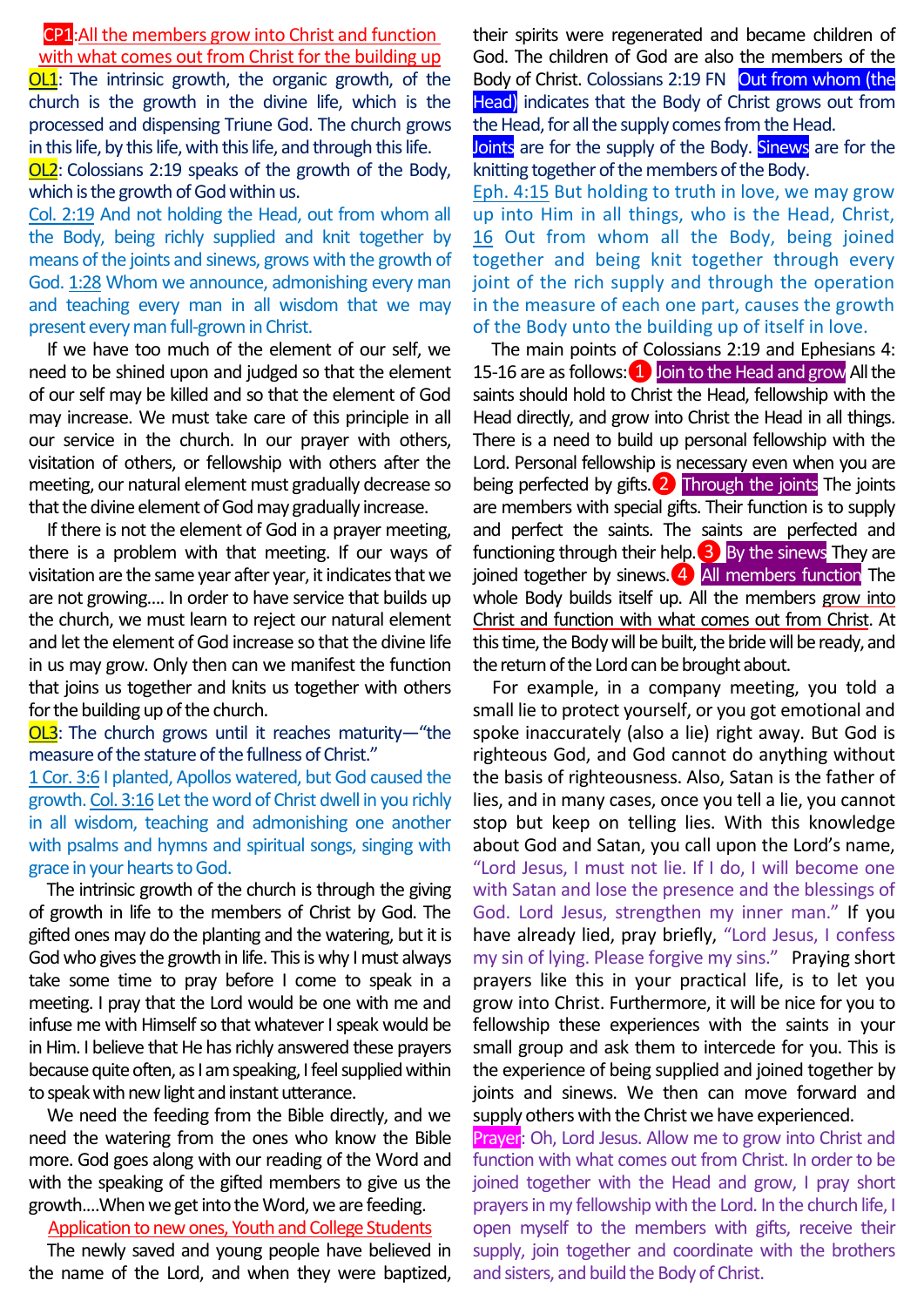## CP2:Need to pursue diligently to arrive at the goal of the measure of the stature of the fullness of Christ

OL1:The church grows until it reaches maturity—"the measure of the stature of the fullness of Christ". Christ, who is the infinite God without any limitation, is so great that He fills all things in all things.  $OL2$ : Through the enjoyment of the riches of Christ, we become His fullness for His complete expression. Eph. 1:23 Which is His Body, the fullness of the One who fills all in all. 3:8 To me, less than the least of all saints, was this grace given to announce to the Gentiles the unsearchable riches of Christ as the gospel. I have eaten a great amount of the riches of Taiwan, and these riches have been assimilated into me and have become me. Now, therefore, I can stand here full of life and energy. This is the fullness. The church is the fullness of Christ.

When He was on earth as Jesus the Nazarene, He could not be in Judea at the same time that He was in Galilee, nor could He be in Jerusalem when He was in Samaria. This was because He was a small Jesus,… limited by His flesh….Today He has risen from the dead and ascended to the heavens, so He fills all things. He can be in the heavens and on the earth simultaneously; He can be in one place in the heavens, and at the same time He can be in millions of places on the earth. He is such a One who fills all things, so He needs a great Body as His fullness. Thus, today we can say that because He has such a great Body on earth, He is in heaven and He is also in Taipei, in Hong Kong, in Manila, in Singapore, in London, in Germany, in the United States, in Africa, in North America, and in South America. His Body is everywhere.

The Body is the fullness of Christ. In doctrine the church is the Body, but as to reality there is still a question of how much element of the Body is there. Brothers and sisters, we should not condemn others; we must see our own condition. At this time we all must confess in the light of the Lord that even we ourselves up to this day may live only thirty percent by the Spirit, leaving seventy percent that we live by ourselves.

**OL3**: We need to press on until we all arrive at the measure of the stature of the fullness of Christ; this is our goal, and we must diligently press toward it until we all reach it together. Eph. 4:13 Until we all arrive at the oneness of the faith and of the full knowledge of the Son of God, at a full-grown man, at the measure of the stature of the fullness of Christ,

Those who are evil surely need Christ. But those who are very good need Christ just as much. No matter what kind of disposition we may have, our natural being needs to be swallowed up and even consumed by the indwelling Christ. Then in reality we shall be the Body of Christ, His fullness.

#### Application to businessperson/graduate students

It is said that diversity (tolerance of diverse cultures) and the utilization of women are important for the development of a company. However, it is very difficult to

put these into practice. This is because people cannot change their old habits if their thoughts remain old.

Col. 3:9 Do not lie to one another, since you have put off the old man with his practices 10 And have put on the new man, which is being renewed unto full knowledge according to the image of Him who created him, 11 Where there cannot be Greek and Jew, circumcision and uncircumcision, barbarian, Scythian, slave, free man, but Christ is all and in all. 1 Cor. 12:12 For even as the body is one and has many members, yet all the members of the body, being many, are one body, so also is the Christ. 13 For also in one Spirit we were all baptized into one Body, whether Jews or Greeks, whether slaves or free, and were all given to drink one Spirit.

The church is the Body of Christ, one new man. In the church, all members should function according to the measure of Christ, regardless of race, nationality, or social status. The important things to do are as follows:

**OEnjoyment**Pray read the Word of God every morning, and eat, drink, and enjoy Christ. Participate in meetings and enjoy Christ corporately. First, build up a life of enjoying Christ. **2**Growth Pray for the application of the truth in the bible into the practical living and grow into Christ through application.  $\bigotimes$  Renewing of the mind and putting off of the old man Only when the prejudices and stereotypes about race and gender in our mind are crucified and permeated by the mind of Christ, and our minds are renewed, can we put off the old man.  $\bullet$ Function Fulfill your function in the Body and help others to function. When every believer grows and functions, we reach the measure of the stature of the fullness of Christ.

For example, some foreign students come to Japan, but gather with people from the same country, and graduate from university with little or no Japanese language skills. In the church life, you should not follow the old man and gather only with Japanese people or only with people you are comfortable with. When the old man with the prejudice comes up, please pray "Lord Jesus, I put off the old man, who is full of prejudice, along with its deeds. When there is a language problem, I will not be reluctant to fellowship with the saints who speak foreign languages, even if I need an interpreter. And even if we are from different generations or social classes, I will learn to fellowship with each other according to the sense of the Head Christ and the sense of the Body. I want to grow into Christ and function with Him for the building." and experience the reality of the Body of Christ. If you do this, you will be blessed for being a great example of how to implement diversity and women in your company.

Prayer: Lord Jesus, I eat, drink and enjoy Christ every morning in order to function in the Body of Christ, the church. I open to the mind of the Lord so that my mind may be renewed in daily life. I learn to function in the Body and help others to function. I move forward diligently toward the goal of attaining the measure of the stature of the fullness of Christ.